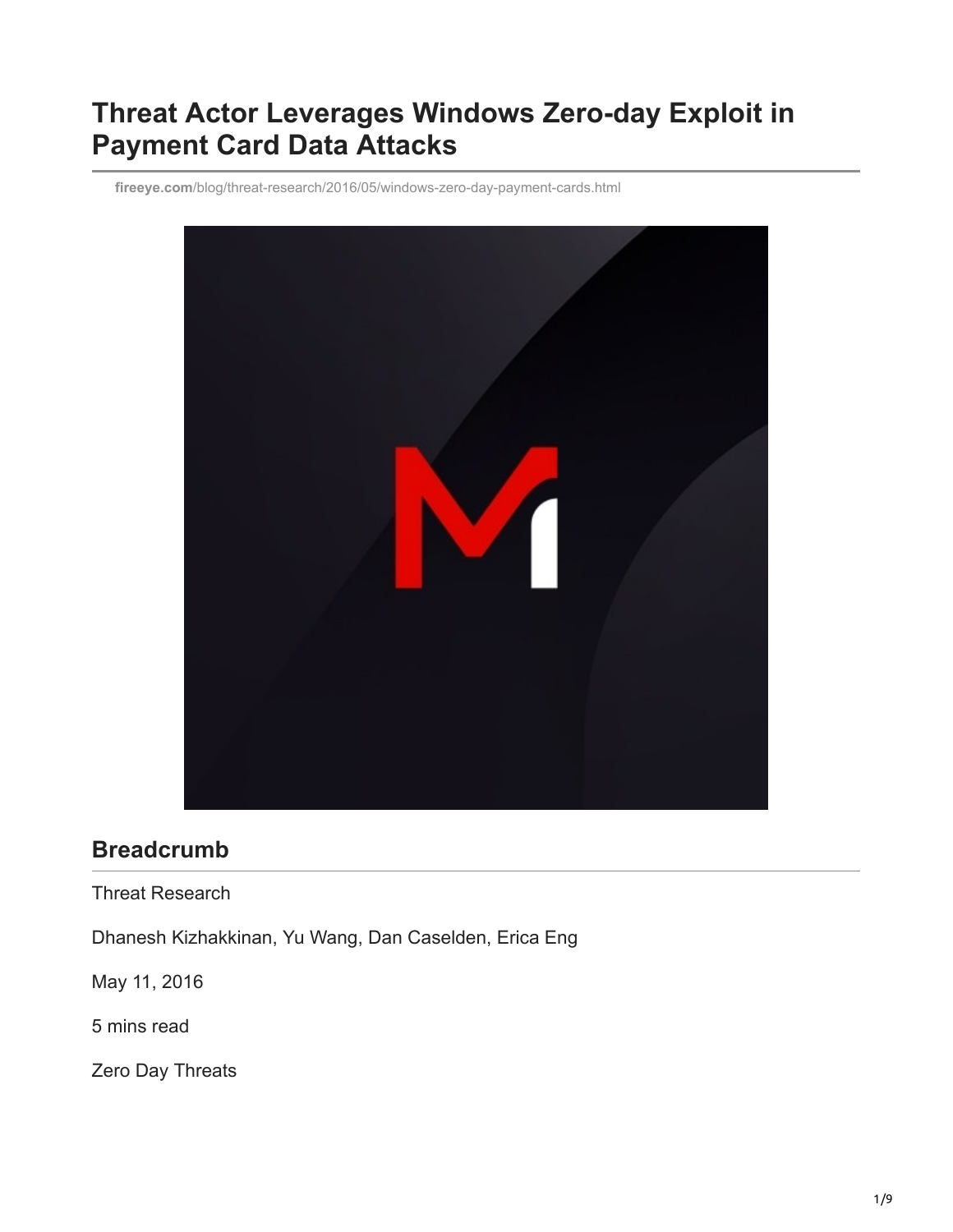In March 2016, a financially motivated threat actor launched several tailored spear phishing campaigns primarily targeting the retail, restaurant, and hospitality industries. The emails contained variations of [Microsoft Word](http://researchcenter.paloaltonetworks.com/2016/03/powersniff-malware-used-in-macro-based-attacks/) documents with [embedded macros](https://blogs.mcafee.com/mcafee-labs/macro-malware-associated-dridex-finds-new-ways-hide/) that, when enabled, downloaded and executed a malicious downloader that we refer to as PUNCHBUGGY.

PUNCHBUGGY is a dynamic-link library (DLL) downloader, existing in both 32-bit and 64-bit versions, that can obtain additional code over HTTPS. This downloader was used by the threat actor to interact with compromised systems and move laterally across victim environments.

FireEye identified more than 100 organizations in North America that fell victim to this campaign. FireEye investigated a number of these breaches and observed that the threat actor had access to relatively sophisticated tools including a previously unknown elevation of privilege (EoP) exploit and a previously unnamed point of sale (POS) memory scraping tool that we refer to as PUNCHTRACK.

### **CVE-2016-0167 – Microsoft Windows Zero-Day Local Privilege Escalation**

In some victim environments, the threat actor exploited a previously unknown elevation of privilege (EoP) vulnerability in Microsoft Windows to selectively gain SYSTEM privileges on a limited number of compromised machines (Figure 1).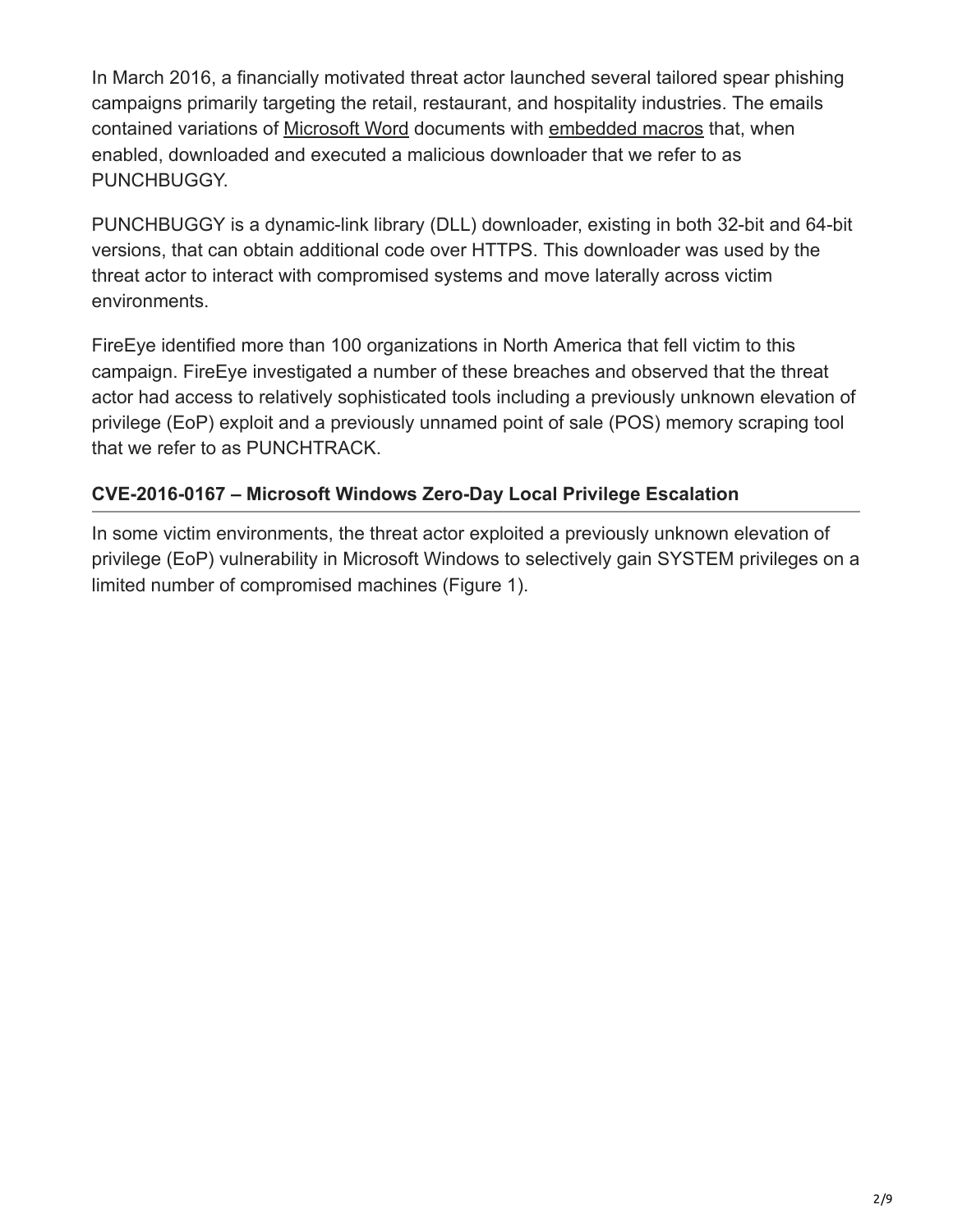**CVE-2016-0167 Local privilege escalation exploit elevates to** system Figure 1: CVE-2016-0167

Local privilege escalation exploit elevates to system

We coordinated with Microsoft, who patched CVE-2016-0167 on the April 12, 2016, Patch Tuesday ([MS16-039](https://technet.microsoft.com/en-us/library/security/ms16-039.aspx)). Working together, we were able to observe limited, targeted use of this particular exploit dating back to March 8, 2016.

## **The Threat Actor**

We attribute the use of this EoP to a financially motivated threat actor. In the past year, not only have we observed this group using similar infrastructure and tactics, techniques, and procedures (TTPs), but they are also the only group we have observed to date who uses the downloader PUNCHBUGGY and POS malware PUNCHTRACK. Designed to scrape both Track 1 and Track 2 payment card data, PUNCHTRACK is loaded and executed by a highly obfuscated launcher and is never saved to disk.

This actor has conducted operations on a large scale and at a rapid pace, displaying a level of operational awareness and ability to adapt their operations on the fly. These abilities, combined with targeted usage of an EoP exploit and the reconnaissance required to individually tailor phishing emails to victims, potentially speaks to the threat actors' operational maturity and sophistication.

## **Exploitation Details**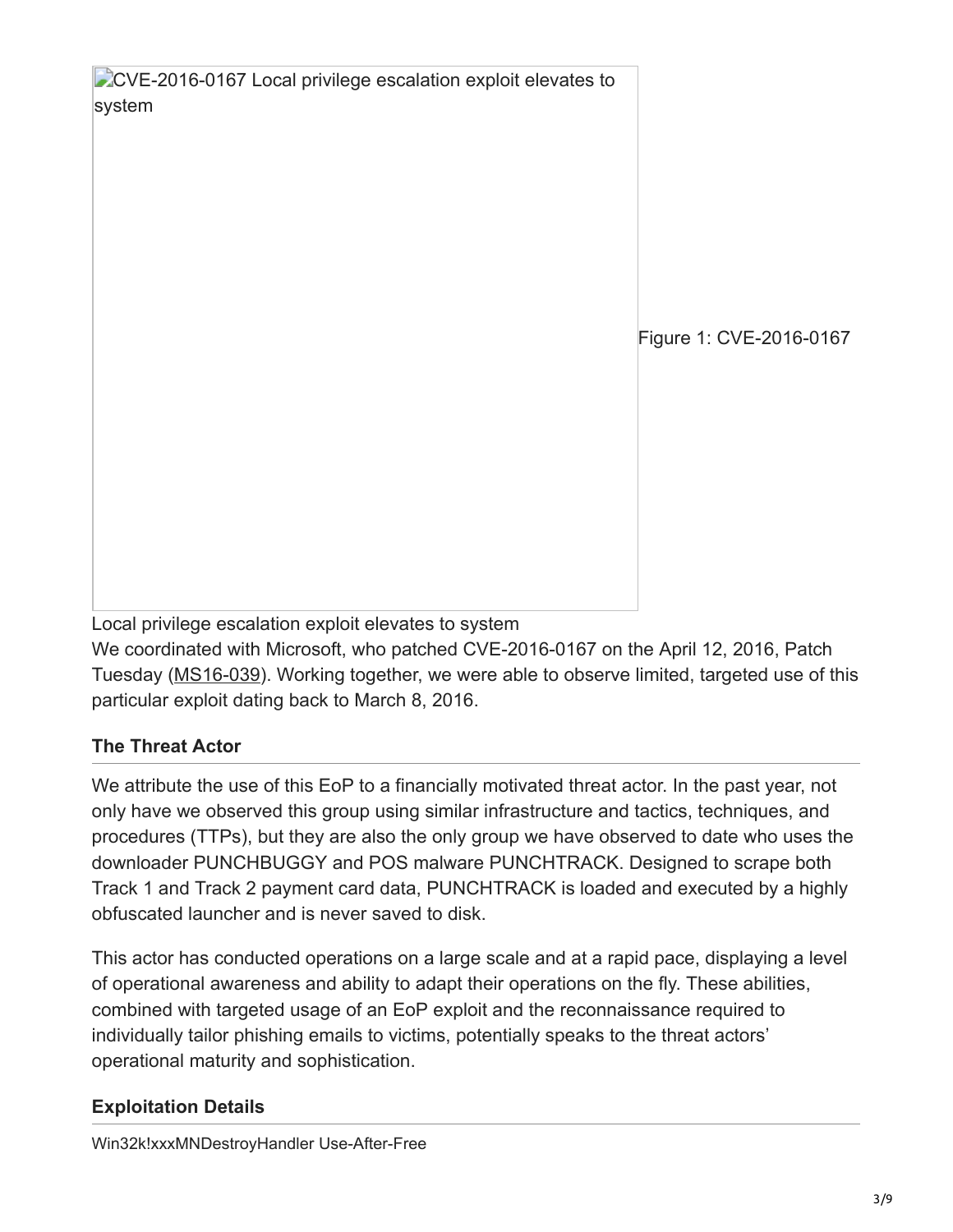CVE-2016-0167 is a local elevation of privilege vulnerability in the win32k Windows Graphics subsystem. An attacker who had already achieved remote code execution (RCE) could exploit this vulnerability to elevate privileges. In the attack from the wild, attackers first achieved RCE with malicious macros in documents attached to spear phishing emails. They then downloaded and ran a CVE-2016-0167 exploit to run subsequent code as SYSTEM.

CVE-2016-0167 is patched as of April 12, 2016, meaning the attacker's EoP exploit will no [longer function on fully updated systems. Microsoft released an additional update \(MS16-](https://technet.microsoft.com/library/security/MS16-062) 062) on May 10, 2016, to further improve Windows against similar issues.

#### Vulnerability Setup

First, the exploit calls CreateWindowEx() to create a main window. It sets the WNDCLASSEX.lpfnWndProc field to a function that we name WndProc. It installs an application-defined hook (that we name MessageHandler) and an event hook (that we name EventHandler) using SetWindowsHookEx() and SetWinEventHook(), respectively.

Next, it creates a timer with IDEvent 0x5678 in SetTimer(). When the timeout occurs, WndProc receives the WM\_TIMER message and will invoke TrackPopupMenuEx() to display a shortcut menu. EventHandler will capture the EVENT\_SYSTEM\_MENUPOPUPSTART event from xxxTrackPopupMenuEx()and post a message to the kernel. In handling the message, the kernel eventually calls the vulnerable function xxxMNDestroyHandler(), which calls the usermode callback MessageHandler. MessageHandler then causes a use-after-free scenario by calling DestroyWindow()

### Heap Control

The exploit uses SetSysColors() to perform heap Feng Shui which manipulates the layout of the [heap](https://en.wikipedia.org/wiki/Heap_%28programming%29) by carefully making heap allocations. In the following snippet, one of the important fields is at address fffff900`c1aaac40, where fffff900`c06a0422 is a window kernel object's (tagWND) base address plus 0x22: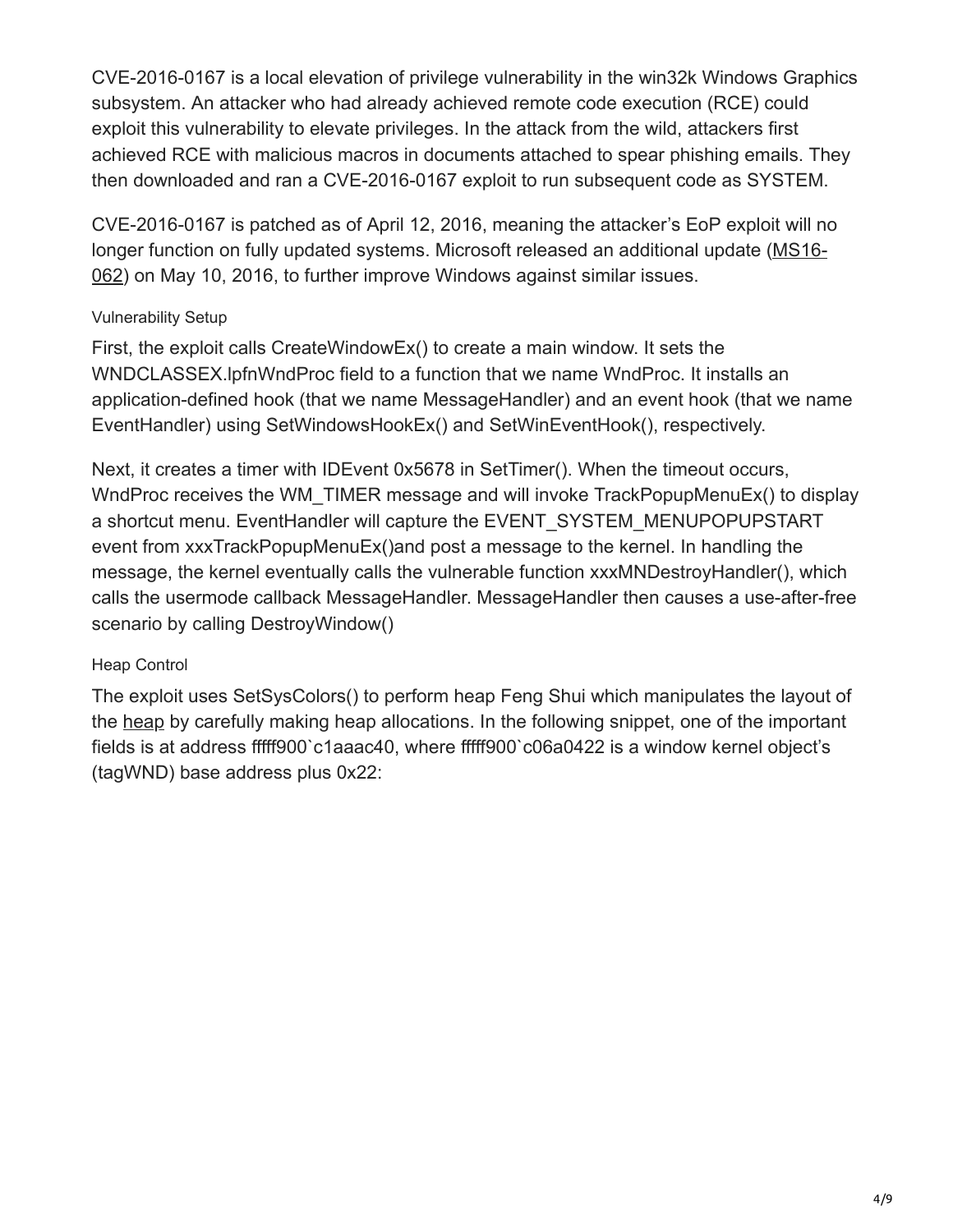Memory Corruption

The USE operation occurs at HMAssignmentUnlock()+0x14 as shown below: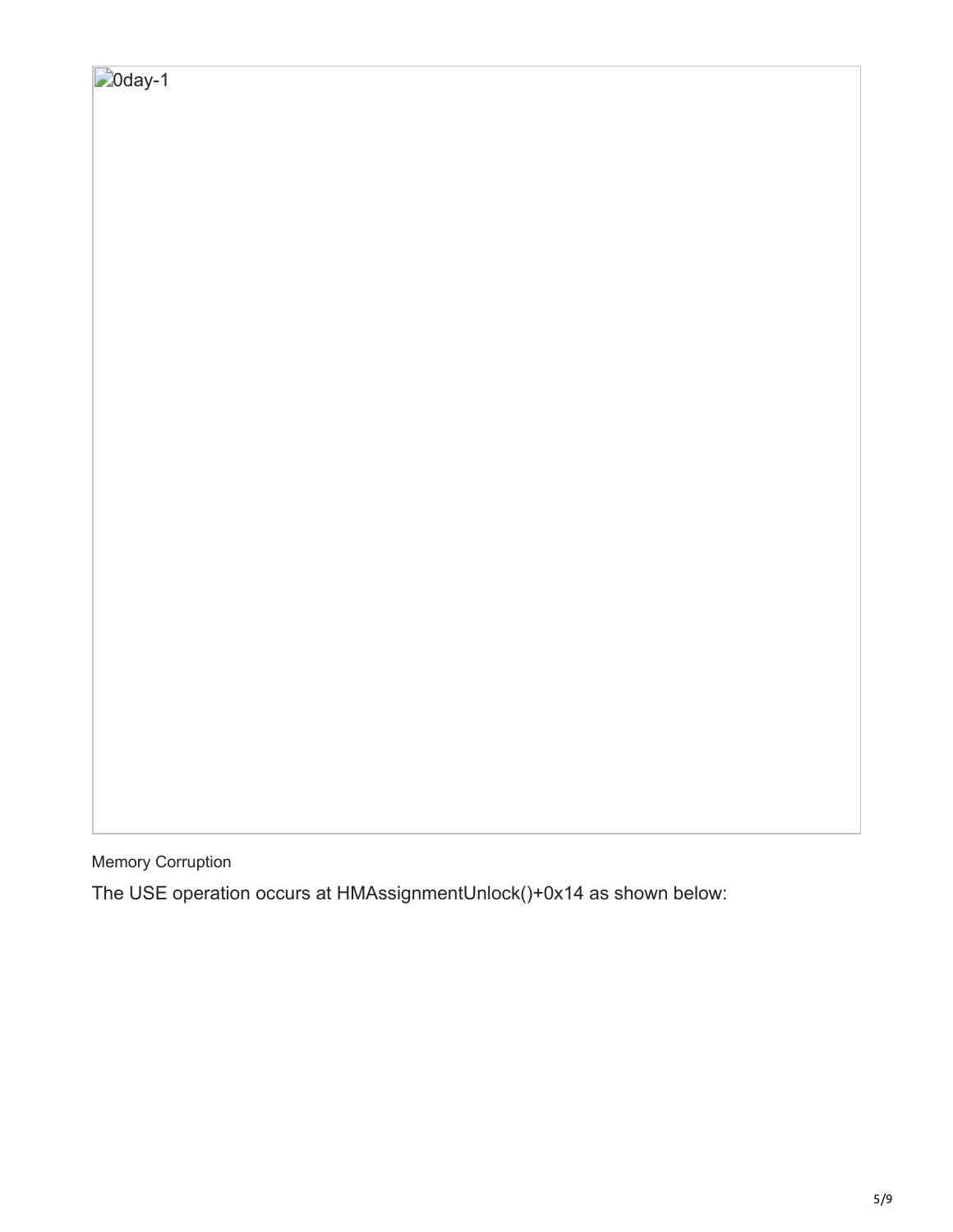Since RDX contains the base address of tagWND plus 0x22, this instruction will add 0xffffffff to the win32k!tagWND.state field, changing its value from 0x07004000 to 0x07003fff. 0x07004000 indicates that the bServerSideWindowProc flag is unset. When the change occurs, it sets the bServerSideWindowProc flag as shown below.

 $\Box$ Oday-2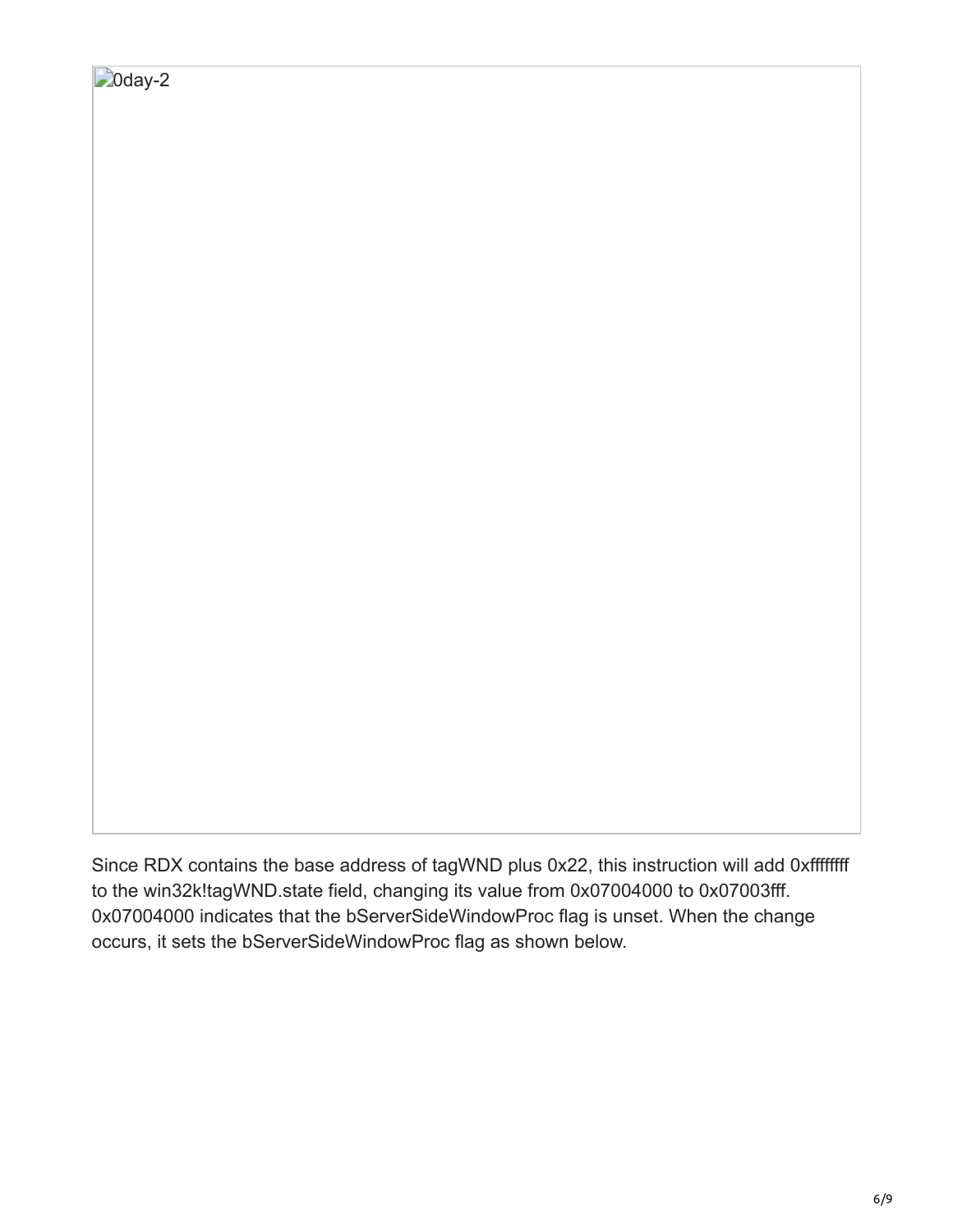Code Execution

If a window is marked as server-side (bServerSideWindowPro is set), the lpfnWndProc function pointer will be trusted by default and this can be user-mode shellcode. The following backtrace shows the kernel calling the exploit's shellcode: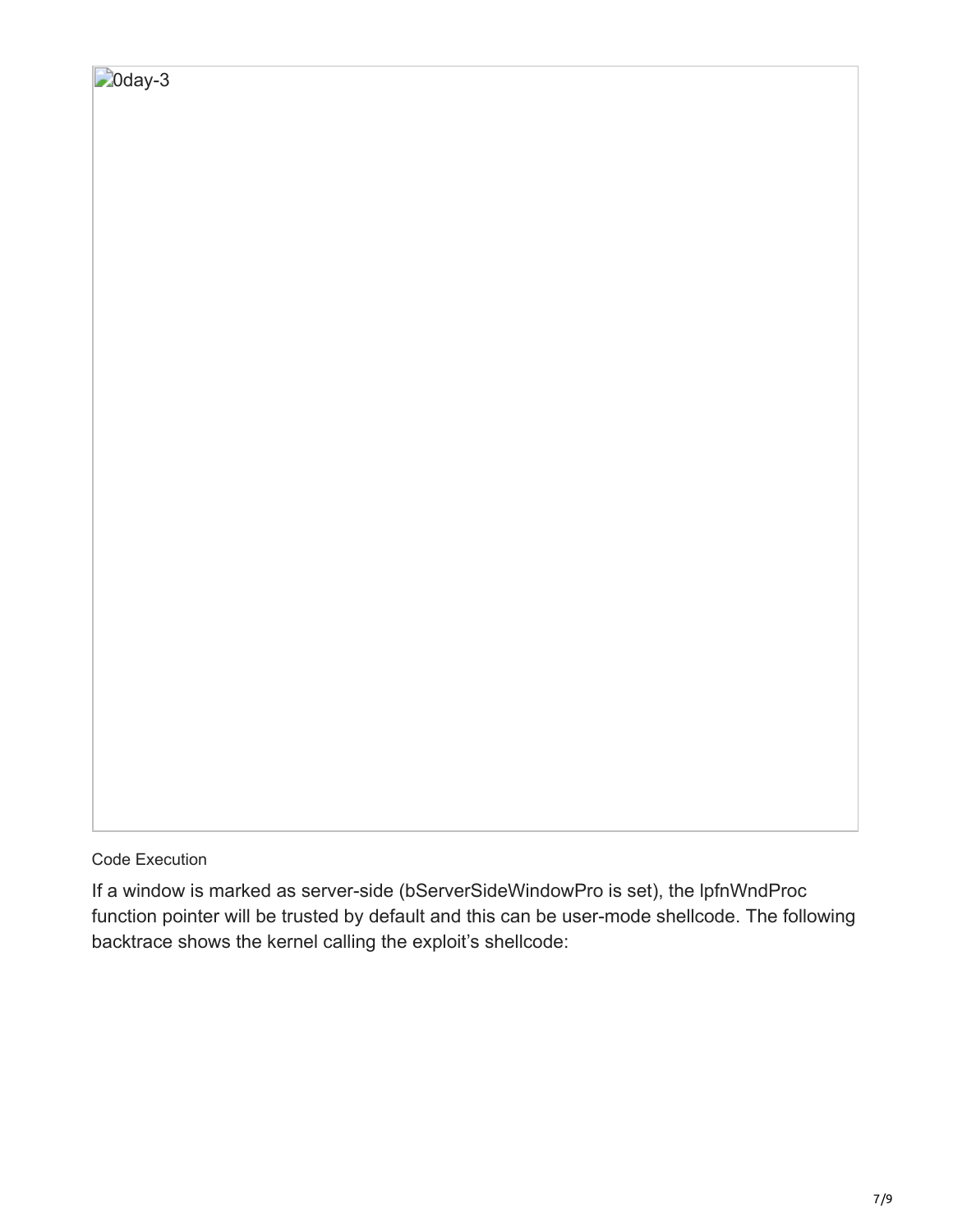The shellcode then steals the System process token to elevate a child cmd.exe process.

#### **Mitigation**

FireEye products and services identify this activity as Exploit.doc.MVX, Malware.Binary.Doc, PUNCHBUGGY, Malware.Binary.exe, and PUNCHTRACK within the user interfaces.

The latest Windows updates address CVE-2016-0167, and fully protect systems from exploits targeting CVE-2016-0167.

In addition, effective mitigations exist to prevent social engineering attacks that utilize Office macros. Individual users can disable Office macros in their settings and enterprise administrators can enforce a Group Policy to control macro execution for all Office 2016